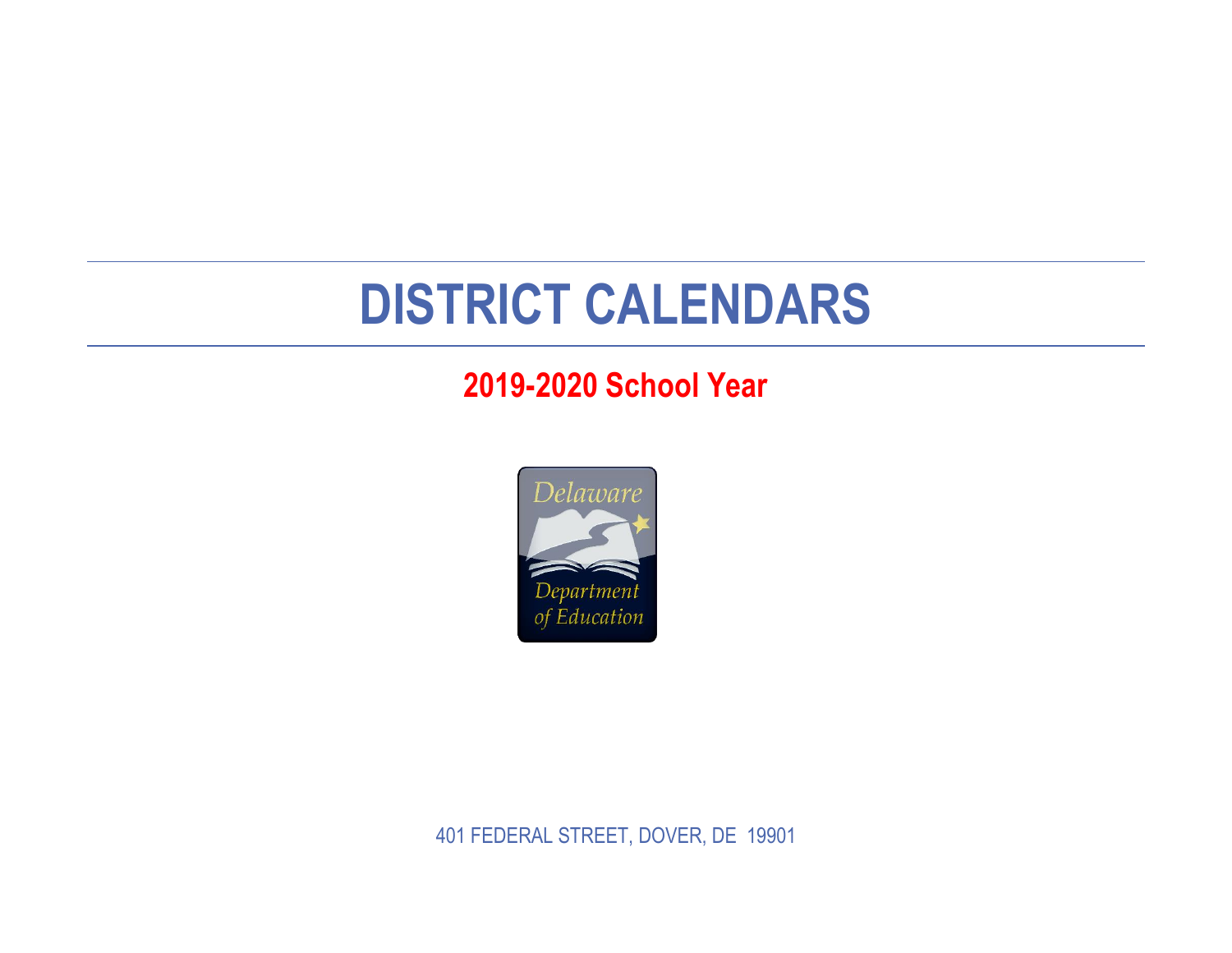|            | <b>KEY</b>                           |
|------------|--------------------------------------|
| C          | Conference                           |
| ED         | <b>Early Dismissal</b>               |
| <b>FPD</b> | First Pupil Day                      |
| Η          | Holiday                              |
| LA         | Late Arrival                         |
| <b>LPD</b> | Last Pupil Day                       |
| <b>LTD</b> | Last Teacher Day                     |
| <b>NS</b>  | No School                            |
| <b>NTD</b> | <b>New Teacher Staff Development</b> |
| <b>NTO</b> | <b>New Teacher Orientation</b>       |
| 00         | Offices Open                         |
| PC         | Parent Conference                    |
| <b>PD</b>  | <b>Professional Development</b>      |
| OH         | Open House                           |
| <b>WC</b>  | <b>Weather Contingency Days</b>      |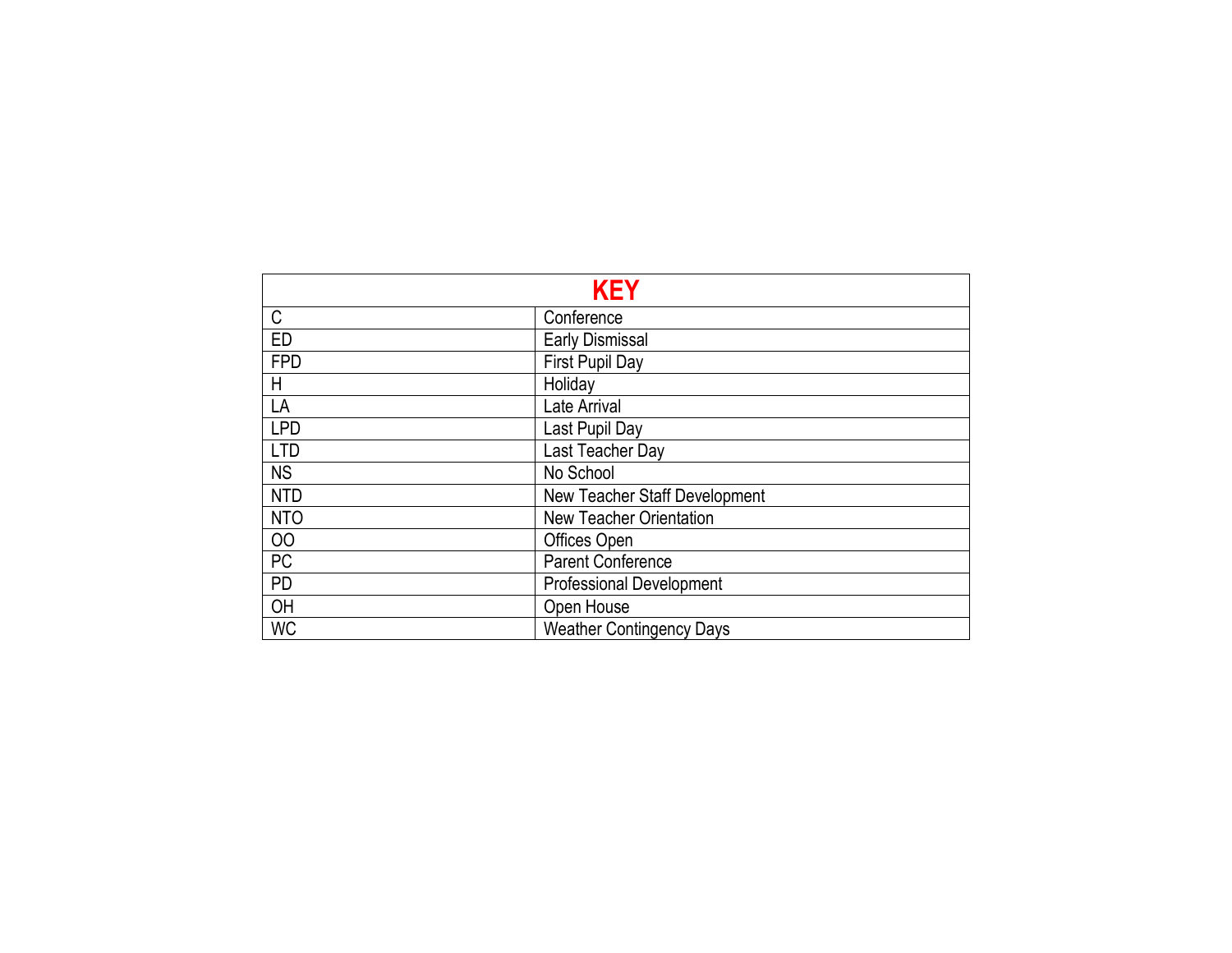## **AUGUST 2019**

| <b>School District</b>              | $\overline{2}$ | 5 <sub>1</sub> | $6\,$ | $\overline{7}$ | 8 | 9 | 12              | 13              | 14         | 15              | 16              | 19              | 20              | 21                            | 22                    | 23                        | 26                             | 27                         | 28                    | 29                       | 30                     |
|-------------------------------------|----------------|----------------|-------|----------------|---|---|-----------------|-----------------|------------|-----------------|-----------------|-----------------|-----------------|-------------------------------|-----------------------|---------------------------|--------------------------------|----------------------------|-----------------------|--------------------------|------------------------|
| Appoquinimink                       |                |                |       |                |   |   |                 |                 |            |                 |                 | N <sub>TO</sub> | N <sub>TO</sub> | NTO                           | <b>NTO</b>            |                           | <b>PD</b>                      | PD                         | PD                    | PD                       | NS                     |
| Brandywine                          |                |                |       |                |   |   |                 |                 |            |                 |                 |                 |                 |                               |                       |                           | PD                             |                            |                       | PD                       | NS                     |
|                                     |                |                |       |                |   |   |                 |                 |            |                 |                 |                 |                 |                               |                       |                           |                                |                            |                       |                          | 00                     |
| Caesar Rodney                       |                |                |       |                |   |   |                 |                 |            |                 |                 |                 | PD              | PD                            | PD                    | PD                        | <b>FPD</b>                     |                            |                       |                          | <b>NS</b><br>00        |
| Cape Henlopen                       |                |                |       |                |   |   |                 |                 |            |                 |                 | <b>NTO</b>      | N <sub>TO</sub> | NTO                           | NTO                   | <b>PD</b>                 | 00 <sup>°</sup>                | <b>PD</b>                  | <b>PD</b>             | <b>PD</b>                | <b>NS</b>              |
| Capital                             |                |                |       |                |   |   | N <sub>TO</sub> | <b>NTO</b>      | <b>NTO</b> | N <sub>TO</sub> | $\overline{PD}$ | PD              | PD              | PD                            | <b>FPD</b><br>$K-9$   |                           |                                |                            |                       |                          | $\overline{\text{NS}}$ |
| Christina                           |                |                |       |                |   |   |                 |                 |            |                 |                 |                 | N <sub>TO</sub> | NTO                           | <b>NTO</b>            |                           |                                | $\overline{PD}$            | PD                    | PD                       | $\overline{PD}$        |
| Colonial                            |                |                |       |                |   |   |                 |                 |            |                 |                 | <b>NTO</b>      | <b>NTO</b>      | PD                            | PD                    | PD                        | <b>FPD</b><br>$1-9$<br>K/A-L   | <b>FPD 10-</b><br>12 K/A-L | <b>FPD</b><br>$K/M-Z$ |                          | <b>NS</b>              |
| Delmar                              |                |                |       |                |   |   |                 |                 |            |                 |                 |                 |                 |                               |                       |                           | <b>PD</b>                      | PD                         |                       |                          |                        |
| <b>Indian River</b>                 |                |                |       |                |   |   |                 |                 |            |                 |                 | <b>NTO</b>      | <b>NTO</b>      | NTO                           | N <sub>TO</sub>       | NTO                       | <b>PD</b>                      | PD                         | $\overline{PD}$       | <b>PD</b>                |                        |
| Lake Forest                         |                |                |       |                |   |   |                 |                 |            |                 |                 | PD              | PD              | PD                            | PD                    | <b>FPD</b><br>4,6,9<br>ED | <b>FPD</b>                     |                            |                       |                          | $\overline{NS}$        |
| Laurel                              |                |                |       |                |   |   |                 |                 |            |                 |                 | PD              | PD              | PD                            | PD                    | PD                        | <b>FPD</b>                     |                            |                       |                          | $\overline{NS}$        |
| Milford                             |                |                |       |                |   |   |                 |                 | NTO        | N <sub>TO</sub> |                 |                 | PD              | PD                            | PD                    | $\overline{PD}$           | <b>PD</b>                      | PD                         | $\overline{PD}$       | <b>FPD</b><br>K, 1, 6, 9 |                        |
| <b>New Castle</b><br>County Vo Tech |                |                |       |                |   |   |                 |                 |            |                 |                 |                 | $\overline{PD}$ | $\overline{PD}$               | PD                    |                           | <b>FPD</b>                     |                            |                       |                          | $\overline{\text{NS}}$ |
| Polytech                            |                |                |       |                |   |   |                 |                 |            |                 |                 |                 |                 | N <sub>TO</sub>               | <b>NTO</b>            |                           | $\overline{PD}$                | PD                         | $\overline{PD}$       | FPD ED                   | $\overline{\text{NS}}$ |
| <b>Red Clay</b><br>Consolidated     |                |                |       |                |   |   | N <sub>TO</sub> | N <sub>TO</sub> |            |                 |                 | PD              | PD              | $\overline{O}$ H<br><b>MS</b> | $\overline{CH}$<br>ES |                           | FPD 1-<br>6, 9                 | <b>FPD ALL</b>             |                       |                          | $\overline{\text{NS}}$ |
| Seaford                             |                |                |       |                |   |   |                 |                 | <b>NTO</b> | N <sub>TO</sub> |                 | PD              | PD              | PD                            | $\overline{PD}$       | <b>PD</b>                 | <b>FPD</b><br>PK, K, 3,<br>6,9 | FPD ALL                    |                       |                          | <b>NS</b><br>OO        |
| Smyrna                              |                |                |       |                |   |   |                 |                 |            |                 |                 |                 | N <sub>TO</sub> | NTO                           | N <sub>TO</sub>       |                           | $\overline{PD}$                | $\overline{PD}$            | $\overline{PD}$       | $\overline{PD}$          | $\overline{\text{NS}}$ |
| Sussex<br>Technical                 |                |                |       |                |   |   |                 |                 |            |                 |                 | <b>PD</b>       | <b>PD</b>       | PD                            | PD                    | PD                        | <b>FPD</b>                     |                            |                       |                          |                        |
| Woodbridge                          |                |                |       |                |   |   | <b>NTD</b>      | <b>NTD</b>      |            | <b>NTD</b>      |                 | PD              | PD              | PD                            | $\overline{PD}$       | PD                        | <b>FPD</b><br>$1 - 6,9$        | <b>FPD</b><br>7,8,10-12    | <b>FPD</b><br>PK-K    |                          | $\overline{\text{NS}}$ |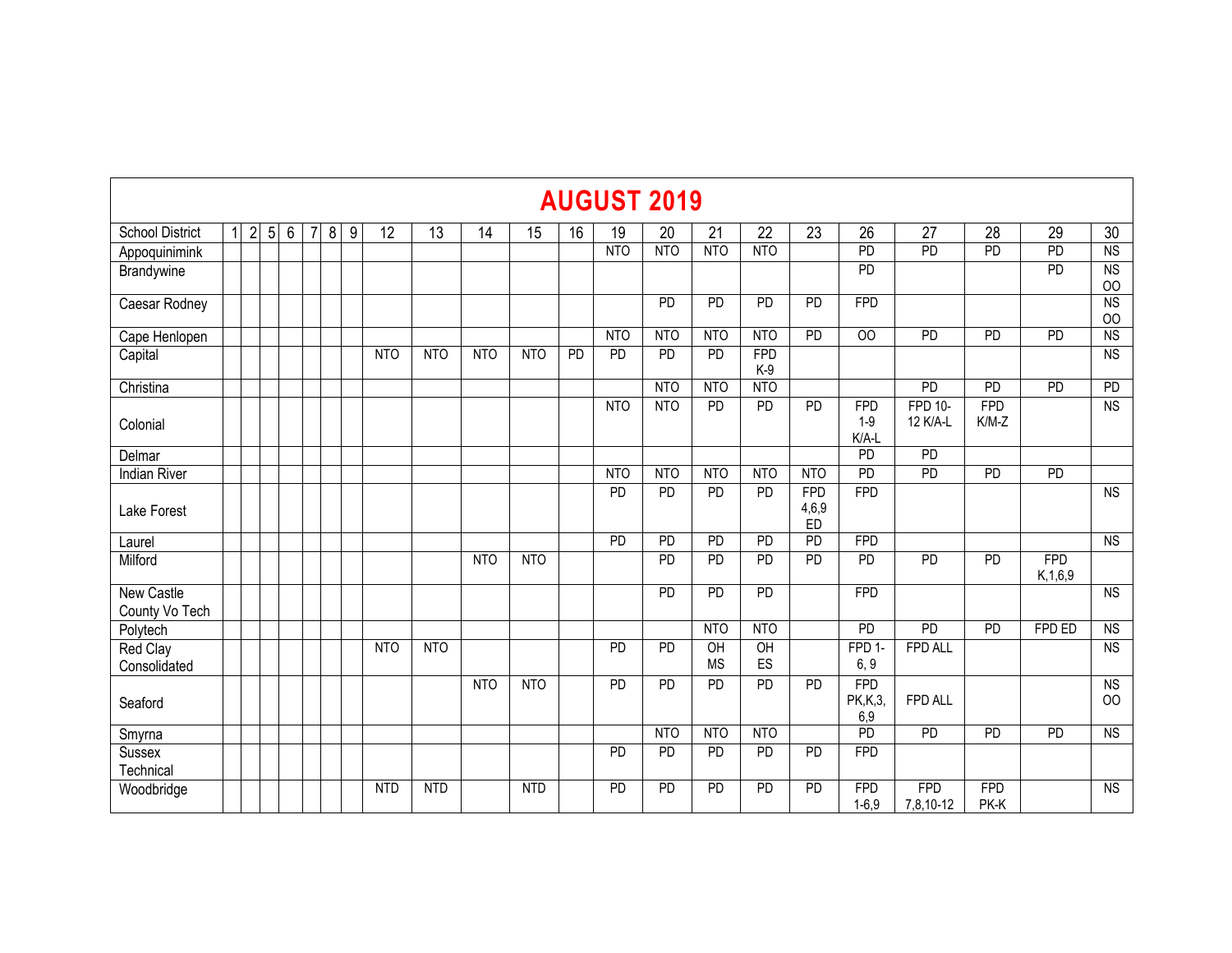|                                     | <b>SEPTEMBER 2019</b> |                          |                           |   |       |                    |                               |                              |                 |    |                              |    |    |                                |                      |    |            |    |    |    |                                  |
|-------------------------------------|-----------------------|--------------------------|---------------------------|---|-------|--------------------|-------------------------------|------------------------------|-----------------|----|------------------------------|----|----|--------------------------------|----------------------|----|------------|----|----|----|----------------------------------|
| <b>School District</b>              | $\overline{2}$        | $\mathfrak{Z}$           | $\overline{4}$            | 5 | $6\,$ | $9\,$              | 10                            | 11                           | 12              | 13 | 16                           | 17 | 18 | 19                             | 20                   | 23 | 24         | 25 | 26 | 27 | 30                               |
| Appoquinimink                       |                       | <b>FPD</b><br>$K-9$      | <b>FPD</b><br>$10-$<br>12 |   |       |                    |                               |                              |                 |    |                              |    |    |                                |                      |    |            |    |    |    | <b>NS</b><br>$00\,$              |
| Brandywine                          |                       | <b>FPD</b>               |                           |   |       |                    |                               |                              |                 |    |                              |    |    |                                |                      |    |            |    |    |    | N <sub>S</sub><br>O <sub>O</sub> |
| Caesar Rodney                       |                       |                          |                           |   |       |                    |                               |                              |                 |    | $\overline{\text{NS}}$<br>PD |    |    |                                |                      |    |            |    |    |    |                                  |
| Cape Henlopen                       |                       | <b>FPD</b>               |                           |   |       |                    |                               |                              |                 |    |                              |    |    |                                |                      |    |            |    |    |    |                                  |
| Capital                             |                       |                          |                           |   |       |                    |                               |                              |                 |    |                              |    |    |                                | ED<br><b>ELEM</b>    |    |            |    |    |    |                                  |
| Christina                           |                       | <b>FPD</b>               |                           |   |       |                    | $\overline{CH}$<br><b>NET</b> | $\overline{OH}$<br><b>MS</b> | OH<br><b>HS</b> |    | $\overline{CH}$<br>ES        |    |    | $\overline{OH}$<br><b>SPEC</b> |                      |    | OH<br>CEEC |    |    |    | NS<br>$00\,$                     |
| Colonial                            |                       |                          |                           |   |       |                    |                               |                              |                 |    |                              |    |    |                                | PD                   |    |            |    |    |    |                                  |
| Delmar                              |                       | <b>FPD</b><br>5&9        | <b>FPD</b><br><b>ALL</b>  |   |       |                    |                               |                              |                 |    |                              |    |    |                                |                      |    |            |    |    |    |                                  |
| <b>Indian River</b>                 | SCHOOLS CLOSED        | <b>FPD</b>               |                           |   |       | <b>FPD</b><br>PreK |                               |                              |                 |    |                              |    |    |                                |                      |    |            |    |    |    |                                  |
| Lake Forest                         |                       |                          |                           |   |       |                    |                               |                              |                 |    |                              |    |    |                                |                      |    |            |    |    |    |                                  |
| Laurel                              | $\blacksquare$        |                          |                           |   |       |                    |                               |                              |                 |    | $\overline{\text{NS}}$<br>PD |    |    |                                |                      |    |            |    |    |    |                                  |
| Milford                             | <b>LABOR DAY</b>      | <b>FPD</b><br><b>ALL</b> |                           |   |       |                    |                               |                              |                 |    |                              |    |    |                                |                      |    |            |    |    |    |                                  |
| <b>New Castle</b><br>County Vo Tech |                       |                          |                           |   |       |                    |                               |                              |                 |    |                              |    |    |                                |                      |    |            |    |    |    |                                  |
| Polytech                            |                       |                          |                           |   |       |                    |                               |                              |                 |    |                              |    |    |                                |                      |    |            |    |    |    |                                  |
| <b>Red Clay</b><br>Consolidated     |                       |                          |                           |   |       |                    |                               |                              |                 |    |                              |    |    |                                |                      |    |            |    |    |    | NS                               |
| Seaford                             |                       |                          |                           |   |       |                    |                               |                              |                 |    |                              |    |    |                                | N <sub>S</sub><br>PD |    |            |    |    |    |                                  |
| Smyrna                              |                       | <b>FPD</b><br>$K-9$      | <b>FPD</b><br><b>ALL</b>  |   |       |                    |                               |                              |                 |    |                              |    |    |                                |                      |    |            |    |    |    |                                  |
| <b>Sussex</b><br>Technical          |                       |                          |                           |   |       |                    |                               |                              |                 |    |                              |    |    |                                |                      |    |            |    |    |    |                                  |
| Woodbridge                          |                       |                          |                           |   |       |                    |                               |                              |                 |    |                              |    |    |                                | <b>NS</b><br>PD      |    |            |    |    |    |                                  |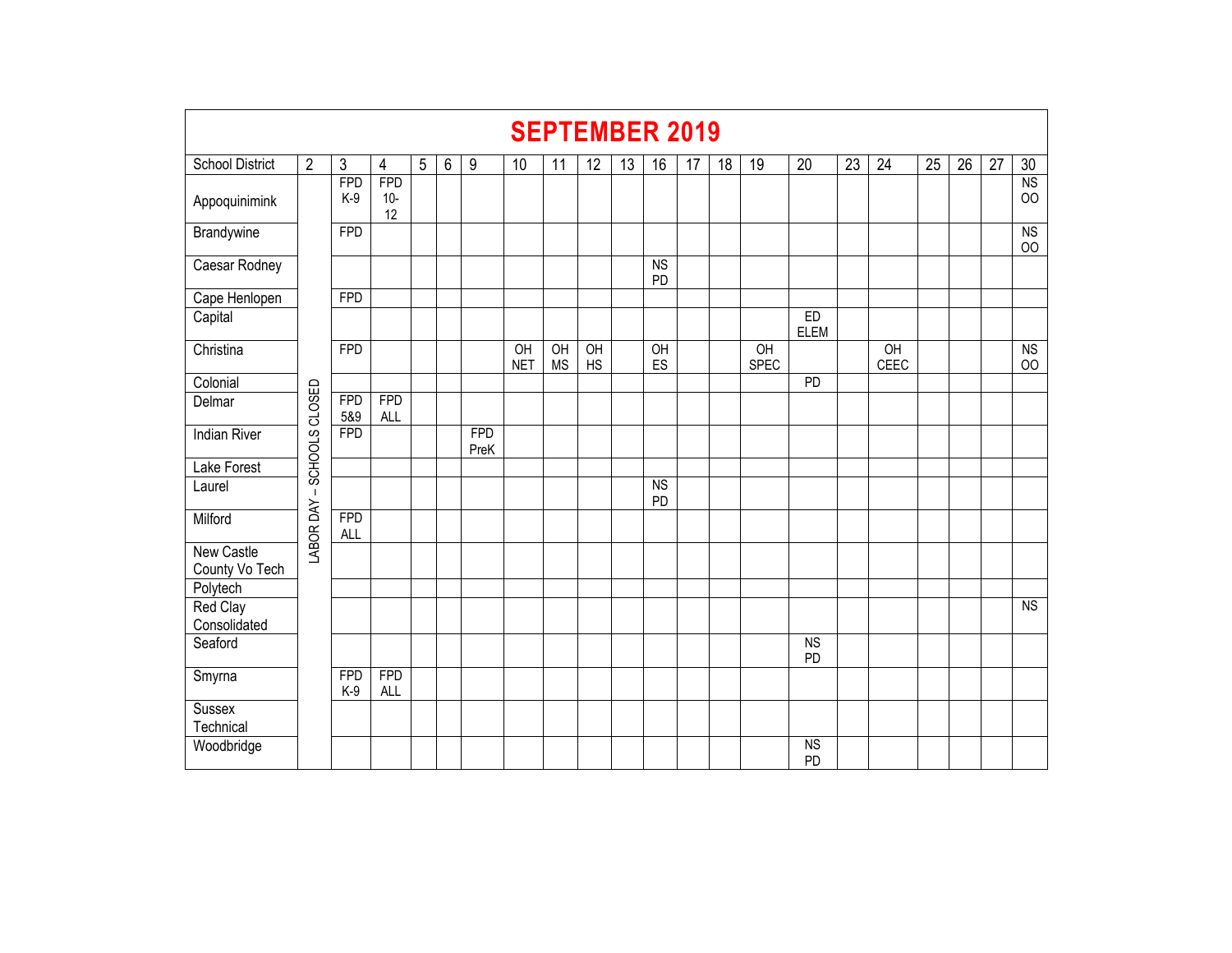|                                                                                   |  |                |          |                      |   |   |                      |    |                 |                       |    | <b>OCTOBER 2019</b>   |                              |                                  |                 |                 |                 |                 |                 |                 |    |    |                 |
|-----------------------------------------------------------------------------------|--|----------------|----------|----------------------|---|---|----------------------|----|-----------------|-----------------------|----|-----------------------|------------------------------|----------------------------------|-----------------|-----------------|-----------------|-----------------|-----------------|-----------------|----|----|-----------------|
| <b>School District</b>                                                            |  | $\overline{2}$ | 3        | 4                    | 7 | 8 | 9                    | 10 | 11              | 14                    | 15 | 16                    | 17                           | $\overline{18}$                  | $\overline{21}$ | $\overline{22}$ | $\overline{23}$ | $\overline{24}$ | $\overline{25}$ | $\overline{28}$ | 29 | 30 | $\overline{31}$ |
| Appoquinimink                                                                     |  | HS<br>PC       | HS<br>PC |                      |   |   | N <sub>S</sub><br>00 |    | PD<br><b>NS</b> |                       |    |                       |                              |                                  |                 |                 |                 |                 |                 |                 |    |    |                 |
| Brandywine                                                                        |  |                |          |                      |   |   | <b>NS</b><br>00      |    |                 |                       |    | NS@<br>PK<br>PD       | N <sub>S</sub><br>PK-8<br>PC | NS<br><b>PK-12</b><br>${\sf PC}$ |                 |                 |                 |                 |                 |                 |    |    |                 |
| Caesar Rodney                                                                     |  |                |          |                      |   |   |                      |    | NS<br>PD        |                       |    |                       |                              |                                  |                 |                 |                 |                 |                 |                 |    |    |                 |
| Cape Henlopen                                                                     |  |                |          |                      |   |   |                      |    | <b>NS</b><br>PD |                       |    |                       |                              |                                  |                 |                 |                 |                 |                 |                 |    |    |                 |
| <b>NS</b><br>Capital<br>PD<br>Christina<br>N <sub>S</sub><br>00<br>Colonial<br>NS |  |                |          |                      |   |   |                      |    |                 |                       |    |                       |                              |                                  |                 |                 |                 |                 |                 |                 |    |    |                 |
| PD                                                                                |  |                |          |                      |   |   |                      |    |                 |                       |    |                       |                              |                                  |                 |                 |                 |                 |                 |                 |    |    |                 |
|                                                                                   |  |                |          |                      |   |   |                      |    |                 |                       |    |                       |                              |                                  |                 |                 |                 |                 |                 |                 |    |    |                 |
| Delmar                                                                            |  |                |          |                      |   |   |                      |    | <b>NS</b><br>PD |                       |    |                       |                              |                                  |                 |                 |                 |                 |                 |                 |    |    |                 |
| <b>Indian River</b>                                                               |  |                |          |                      |   |   |                      |    | <b>NS</b><br>PD |                       |    |                       |                              |                                  |                 |                 |                 |                 |                 |                 |    |    |                 |
| Lake Forest                                                                       |  |                |          |                      |   |   |                      |    | <b>NS</b><br>PD |                       |    |                       |                              |                                  |                 |                 |                 |                 |                 | NS<br>PD        |    |    |                 |
| Laurel                                                                            |  |                |          |                      |   |   |                      |    |                 | $\overline{NS}$<br>PD |    |                       |                              |                                  |                 |                 |                 |                 |                 |                 |    |    |                 |
| Milford                                                                           |  |                |          |                      |   |   |                      |    |                 |                       |    | $\overline{NS}$<br>PD |                              |                                  |                 |                 |                 |                 |                 |                 |    |    |                 |
| New Castle County Vo Tech                                                         |  |                |          | N <sub>S</sub><br>PD |   |   |                      |    |                 |                       |    |                       |                              |                                  |                 |                 |                 |                 |                 |                 |    |    |                 |
| Polytech                                                                          |  |                |          | <b>NS</b><br>PD      |   |   |                      |    |                 |                       |    |                       |                              |                                  |                 |                 |                 |                 |                 |                 |    |    |                 |
| Red Clay Consolidated                                                             |  |                |          | NS<br>PD             |   |   | N <sub>S</sub>       |    |                 |                       |    |                       |                              |                                  |                 |                 |                 |                 |                 |                 |    |    |                 |
| Seaford                                                                           |  |                |          |                      |   |   |                      |    | NS<br>PD        |                       |    |                       |                              |                                  |                 |                 |                 |                 |                 |                 |    |    |                 |
| Smyrna                                                                            |  |                |          |                      |   |   |                      |    | <b>NS</b><br>PD |                       |    |                       |                              |                                  |                 |                 |                 |                 |                 |                 |    |    |                 |
| <b>Sussex Technical</b>                                                           |  |                |          |                      |   |   |                      |    | <b>NS</b><br>PD |                       |    |                       |                              |                                  |                 |                 |                 |                 |                 |                 |    |    |                 |
| Woodbridge                                                                        |  |                |          |                      |   |   |                      |    | <b>NS</b><br>PD |                       |    |                       |                              |                                  |                 |                 |                 |                 | ED<br>9-<br>12  |                 |    |    |                 |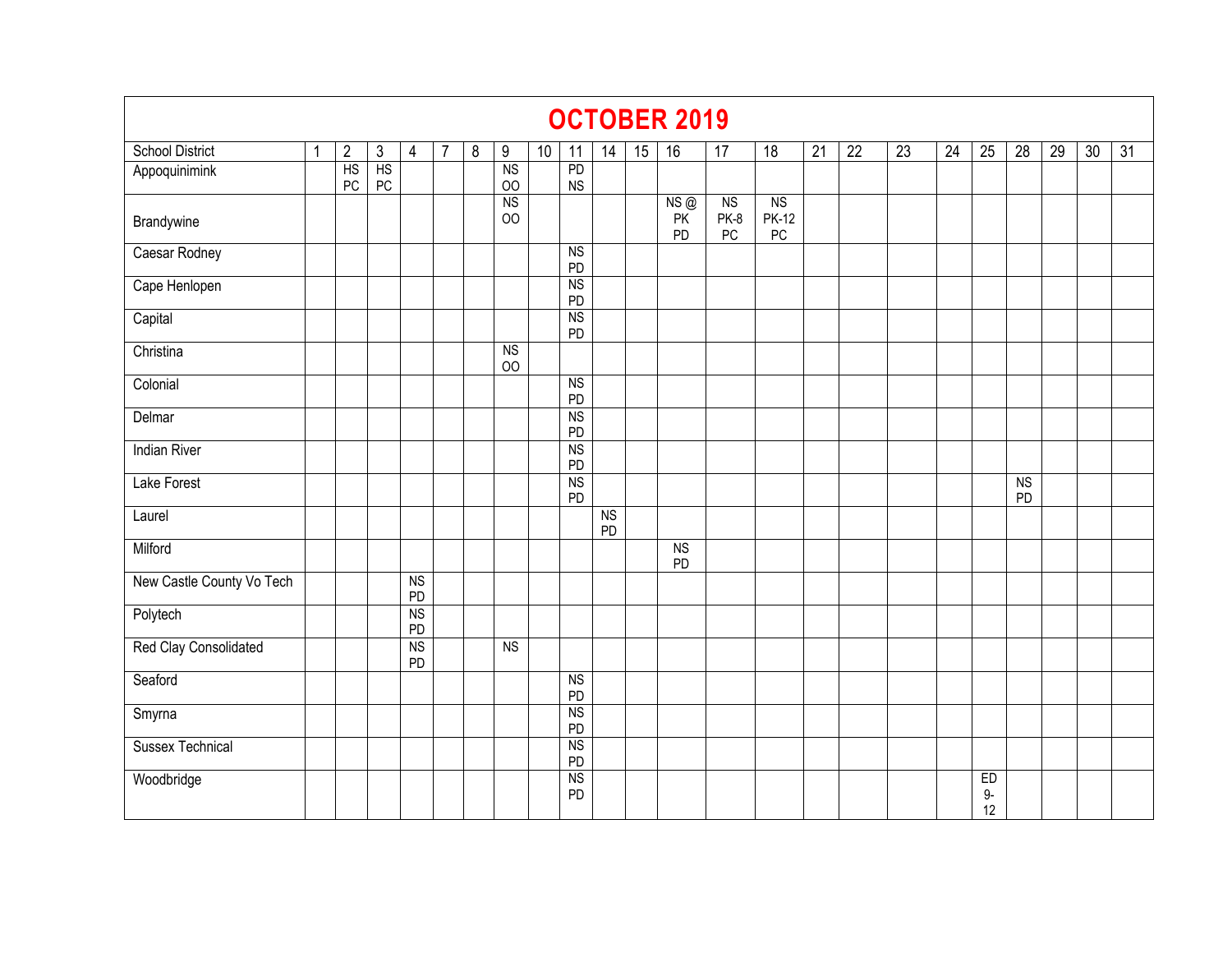|                           |                       |                 |          |                 |                            |                              |                               | <b>NOVEMBER 2019</b>         |    |                                   |                                |    |    |    |                 |                 |                           |                                 |                             |              |                        |
|---------------------------|-----------------------|-----------------|----------|-----------------|----------------------------|------------------------------|-------------------------------|------------------------------|----|-----------------------------------|--------------------------------|----|----|----|-----------------|-----------------|---------------------------|---------------------------------|-----------------------------|--------------|------------------------|
| <b>School District</b>    | 1                     | 4               | $5\vert$ | $6\phantom{1}6$ | 7                          | 8                            | 11                            | 12                           | 13 | 14                                | 15                             | 18 | 19 | 20 | $\overline{21}$ | $\overline{22}$ | $\overline{25}$           | 26                              | $\overline{27}$             | 28           | 29                     |
| Appoquinimink             |                       |                 |          |                 |                            |                              |                               |                              |    |                                   | ED<br>$K-5$                    |    |    |    |                 |                 | <b>NS</b><br>PK-8<br>$PC$ | <b>NS</b><br>PK-8<br>${\sf PC}$ | <b>NS</b><br>OO             |              |                        |
| Brandywine                |                       |                 |          |                 |                            | PD<br>00                     |                               |                              |    |                                   |                                |    |    |    |                 |                 | <b>NS 00</b>              | <b>NS 00</b><br>PD              | <b>NS</b><br>00<br>PD       |              |                        |
| Caesar Rodney             | ED                    |                 |          |                 |                            |                              |                               |                              |    |                                   |                                |    |    |    |                 |                 | ED                        | ED                              | <b>NS</b><br>O <sub>O</sub> |              |                        |
| Cape Henlopen             |                       |                 |          |                 |                            |                              |                               |                              |    |                                   |                                |    |    |    |                 |                 |                           |                                 | <b>NS</b>                   |              |                        |
| Capital                   | ED                    |                 |          |                 | PD<br>PC<br>O <sub>O</sub> | PD<br>$PC$<br>O <sub>O</sub> |                               |                              |    |                                   |                                |    |    |    |                 |                 |                           |                                 | <b>NS</b><br>OO             |              |                        |
| Christina                 | <b>NS</b><br>PD<br>00 |                 |          |                 |                            |                              | VETERANS DAY - SCHOOLS CLOSED |                              |    | <b>NS</b><br>PC<br>O <sub>O</sub> | <b>NS</b><br>PC<br>$_{\rm OO}$ |    |    |    |                 |                 |                           |                                 | <b>NS</b><br>O <sub>O</sub> |              |                        |
| Colonial                  | <b>NS</b><br>PD       |                 |          |                 |                            |                              |                               |                              |    |                                   |                                |    |    |    |                 |                 | NS <sub>PC</sub>          | NS <sub>PC</sub>                | <b>NS</b>                   |              | SCHOOLS/OFFICES CLOSED |
| Delmar                    |                       |                 |          |                 |                            |                              |                               |                              |    |                                   |                                |    |    |    |                 |                 |                           |                                 | <b>NS</b>                   |              |                        |
| <b>Indian River</b>       |                       |                 |          |                 |                            | <b>NS</b><br>PD              |                               |                              |    |                                   |                                |    |    |    |                 |                 |                           |                                 | <b>NS</b><br>$\overline{O}$ | THANKSGIVING |                        |
| <b>Lake Forest</b>        |                       |                 |          |                 |                            |                              |                               | <b>NS</b><br>${\sf PC}$      |    |                                   |                                |    |    |    |                 |                 |                           |                                 | <b>NS</b>                   |              |                        |
| Laurel                    |                       |                 |          |                 |                            |                              |                               |                              |    |                                   |                                |    |    |    |                 |                 |                           |                                 | <b>NS</b>                   |              |                        |
| Milford                   |                       | <b>NS</b><br>PD |          |                 |                            |                              |                               |                              |    |                                   |                                |    |    |    |                 |                 |                           |                                 | <b>NS</b>                   |              |                        |
| New Castle County Vo Tech |                       |                 |          |                 |                            |                              |                               |                              |    |                                   |                                |    |    |    |                 |                 |                           |                                 | <b>NS</b>                   |              |                        |
| Polytech                  | <b>NS</b><br>PD       |                 |          |                 |                            |                              |                               |                              |    |                                   |                                |    |    |    |                 |                 |                           |                                 | <b>NS</b><br>$_{\rm OO}$    |              |                        |
| Red Clay Consolidated     | <b>NS</b><br>PD       |                 |          |                 |                            |                              |                               |                              |    |                                   |                                |    |    |    |                 |                 | NS <sub>PC</sub>          | NS <sub>PC</sub>                | <b>NS</b>                   |              |                        |
| Seaford                   |                       |                 |          |                 |                            |                              |                               | N <sub>S</sub><br>${\sf PC}$ |    |                                   |                                |    |    |    |                 |                 |                           |                                 | <b>NS</b>                   |              |                        |
| Smyrna                    |                       |                 |          |                 |                            | NS<br>PD                     |                               |                              |    |                                   |                                |    |    |    |                 |                 | NS PK-<br>8 PC            | NS PK-<br>8PC                   | <b>NS</b>                   |              |                        |
| <b>Sussex Technical</b>   |                       |                 |          |                 |                            |                              |                               |                              |    |                                   |                                |    |    |    |                 |                 |                           |                                 | NS                          |              |                        |
| Woodbridge                | <b>NS</b><br>PD       |                 |          |                 |                            |                              |                               |                              |    |                                   |                                |    |    |    |                 |                 |                           |                                 | <b>NS</b><br>PD             |              |                        |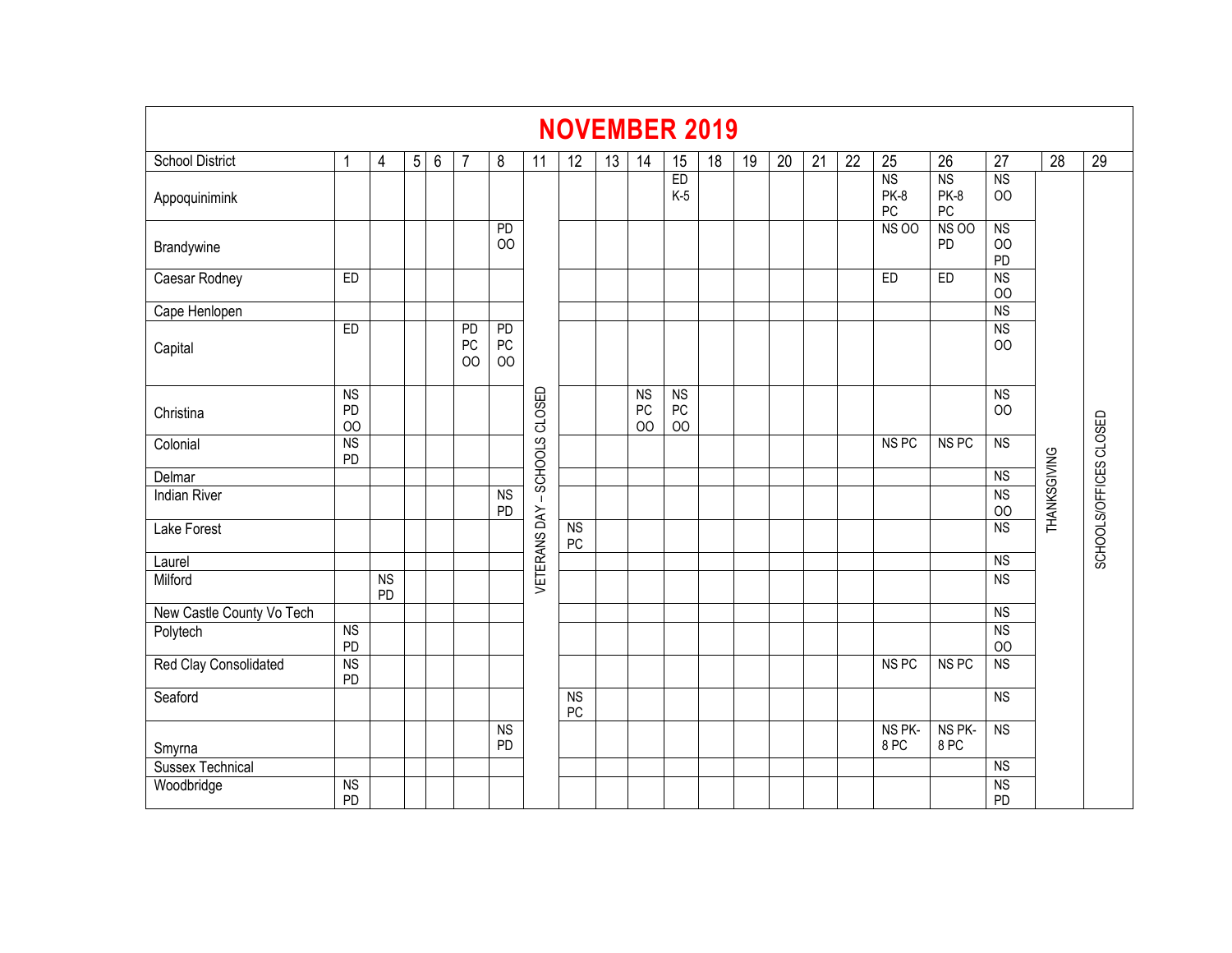|                              |                |   |   |   |                 |   |    |    |    | <b>DECEMBER 2019</b> |    |    |    |                     |                                                                                                                                      |                     |           |    |                     |                     |                          |                 |  |  |  |  |  |  |  |
|------------------------------|----------------|---|---|---|-----------------|---|----|----|----|----------------------|----|----|----|---------------------|--------------------------------------------------------------------------------------------------------------------------------------|---------------------|-----------|----|---------------------|---------------------|--------------------------|-----------------|--|--|--|--|--|--|--|
| <b>School District</b>       | $\overline{2}$ | 3 | 4 | 5 | 6               | 9 | 10 | 11 | 12 | 13                   | 16 | 17 | 18 | 19                  | 20                                                                                                                                   | 23                  | 24        | 25 | 26                  | 27                  | 30                       | $\overline{31}$ |  |  |  |  |  |  |  |
| Appoquinimink                |                |   |   |   |                 |   |    |    |    |                      |    |    |    |                     |                                                                                                                                      |                     |           |    | <b>WINTER BREAK</b> |                     |                          |                 |  |  |  |  |  |  |  |
| Brandywine                   |                |   |   |   |                 |   |    |    |    |                      |    |    |    |                     |                                                                                                                                      | <b>NS</b><br>00     | H         | H  | <b>NS</b><br>00     | <b>NS</b><br>00     | <b>NS</b><br>$_{\rm OO}$ | <b>NS</b><br>00 |  |  |  |  |  |  |  |
| Caesar Rodney                |                |   |   |   |                 |   |    |    |    |                      |    |    |    |                     |                                                                                                                                      | <b>NS</b><br>00     | <b>NS</b> | H  | <b>NS</b>           | <b>NS</b>           | <b>NS</b>                | <b>NS</b>       |  |  |  |  |  |  |  |
| Cape Henlopen                |                |   |   |   |                 |   |    |    |    |                      |    |    |    |                     |                                                                                                                                      |                     |           |    | <b>WINTER BREAK</b> |                     |                          |                 |  |  |  |  |  |  |  |
| Capital                      |                |   |   |   | ED<br>ES        |   |    |    |    |                      |    |    |    |                     | <b>WINTER BREAK</b><br><b>NS</b><br><b>NS</b><br><b>NS</b><br><b>NS</b><br><b>NS</b><br>H<br><b>NS</b><br>00<br>OO<br>00<br>00<br>00 |                     |           |    |                     |                     |                          |                 |  |  |  |  |  |  |  |
| Christina                    |                |   |   |   |                 |   |    |    |    |                      |    |    |    |                     | <b>WINTER BREAK</b>                                                                                                                  |                     |           |    |                     |                     |                          |                 |  |  |  |  |  |  |  |
| Colonial                     |                |   |   |   |                 |   |    |    |    | PreK<br><b>PD</b>    |    |    |    |                     |                                                                                                                                      | <b>WINTER BREAK</b> |           |    |                     |                     |                          |                 |  |  |  |  |  |  |  |
| Delmar                       |                |   |   |   |                 |   |    |    |    |                      |    |    |    |                     |                                                                                                                                      |                     |           |    |                     |                     |                          |                 |  |  |  |  |  |  |  |
| <b>Indian River</b>          |                |   |   |   |                 |   |    |    |    |                      |    |    |    |                     |                                                                                                                                      | <b>NS</b><br>00     |           |    |                     | <b>WINTER BREAK</b> |                          |                 |  |  |  |  |  |  |  |
| Lake Forest                  |                |   |   |   |                 |   |    |    |    |                      |    |    |    |                     |                                                                                                                                      |                     |           |    | <b>WINTER BREAK</b> |                     |                          |                 |  |  |  |  |  |  |  |
| Laurel                       |                |   |   |   |                 |   |    |    |    |                      |    |    |    |                     |                                                                                                                                      |                     |           |    | <b>WINTER BREAK</b> |                     |                          |                 |  |  |  |  |  |  |  |
| Milford                      |                |   |   |   |                 |   |    |    |    |                      |    |    |    |                     |                                                                                                                                      |                     |           |    | <b>WINTER BREAK</b> |                     |                          |                 |  |  |  |  |  |  |  |
| New Castle County Vo<br>Tech |                |   |   |   | <b>NS</b><br>PD |   |    |    |    |                      |    |    |    |                     |                                                                                                                                      |                     |           |    | <b>WINTER BREAK</b> |                     |                          |                 |  |  |  |  |  |  |  |
| Polytech                     |                |   |   |   |                 |   |    |    |    |                      |    |    | ED | ED                  | ED                                                                                                                                   |                     |           |    | <b>WINTER BREAK</b> |                     |                          |                 |  |  |  |  |  |  |  |
| Red Clay Consolidated        |                |   |   |   |                 |   |    |    |    |                      |    |    |    |                     |                                                                                                                                      |                     |           |    | <b>WINTER BREAK</b> |                     |                          |                 |  |  |  |  |  |  |  |
| Seaford                      |                |   |   |   |                 |   |    |    |    |                      |    |    |    |                     |                                                                                                                                      |                     |           |    | <b>WINTER BREAK</b> |                     |                          |                 |  |  |  |  |  |  |  |
| Smyrna                       |                |   |   |   |                 |   |    |    |    |                      |    |    |    |                     | <b>WINTER BREAK</b>                                                                                                                  |                     |           |    |                     |                     |                          |                 |  |  |  |  |  |  |  |
| <b>Sussex Technical</b>      |                |   |   |   |                 |   |    |    |    |                      |    |    |    |                     | <b>WINTER BREAK</b>                                                                                                                  |                     |           |    |                     |                     |                          |                 |  |  |  |  |  |  |  |
| Woodbridge                   |                |   |   |   |                 |   |    |    |    |                      |    |    |    | <b>WINTER BREAK</b> |                                                                                                                                      |                     |           |    |                     |                     |                          |                 |  |  |  |  |  |  |  |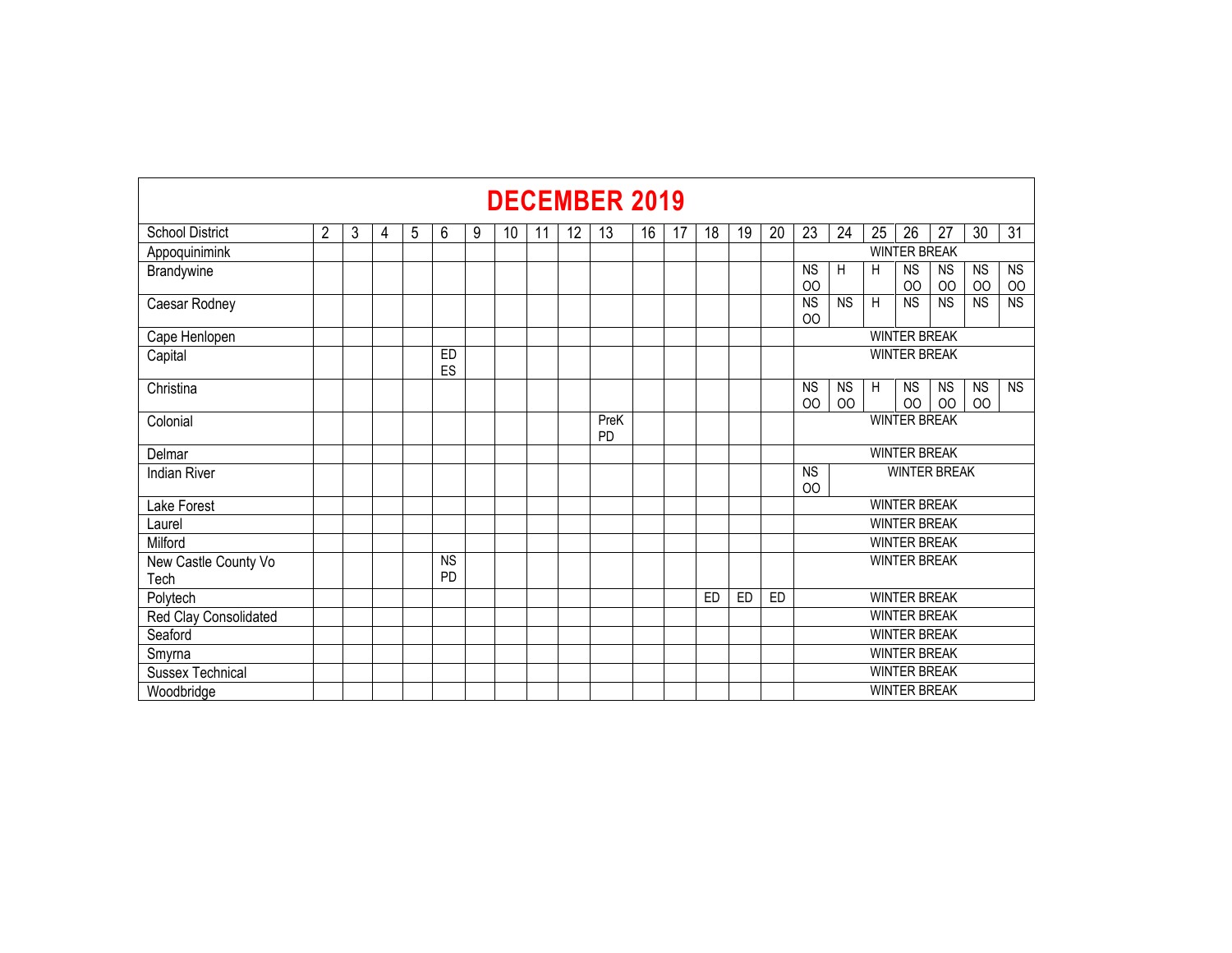|                              |                                                             |                                                                                                    |                                        |  |  |  |  |  |  |               |               |               | <b>JANUARY 2020</b>             |                                  |                 |                 |                     |                                 |                 |                 |               |               |                       |
|------------------------------|-------------------------------------------------------------|----------------------------------------------------------------------------------------------------|----------------------------------------|--|--|--|--|--|--|---------------|---------------|---------------|---------------------------------|----------------------------------|-----------------|-----------------|---------------------|---------------------------------|-----------------|-----------------|---------------|---------------|-----------------------|
| <b>School District</b>       |                                                             | $\overline{2}$<br>3<br>$6 \mid 7$<br>8<br>$\overline{9}$<br>10<br>20<br>13<br>15<br>16<br>17<br>14 |                                        |  |  |  |  |  |  |               |               |               |                                 |                                  |                 | $\overline{22}$ | $\overline{23}$     | $\overline{24}$                 | $\overline{27}$ | $\overline{28}$ | 29            | 30            | 31                    |
| Appoquinimink                |                                                             |                                                                                                    |                                        |  |  |  |  |  |  |               | ED@HS         |               | PD<br><b>NS</b><br><b>PK-12</b> |                                  |                 |                 |                     |                                 |                 |                 |               |               |                       |
| Brandywine                   |                                                             | $\overline{\text{NS}}$<br>OO                                                                       | N <sub>S</sub><br>O <sub>O</sub><br>PD |  |  |  |  |  |  |               |               |               |                                 |                                  |                 |                 |                     |                                 |                 | ED<br>@<br>HS   | ED<br>@<br>HS | ED<br>@<br>HS | ED@HS<br>NS @ PK-8 OO |
| Caesar Rodney                |                                                             | $\overline{\text{NS}}$<br>OO                                                                       | <b>NS</b><br>OO                        |  |  |  |  |  |  | ED<br>@<br>HS | ED<br>@<br>HS | ED<br>@<br>HS | NS<br>PD                        |                                  |                 |                 |                     |                                 |                 |                 |               |               | ED                    |
| Cape Henlopen                |                                                             | N <sub>S</sub>                                                                                     | NS                                     |  |  |  |  |  |  |               |               |               |                                 |                                  |                 |                 |                     | N <sub>S</sub><br>PD            |                 |                 |               |               |                       |
| Capital                      |                                                             | <b>NS</b><br>OO                                                                                    | <b>NS</b><br>OO                        |  |  |  |  |  |  |               |               |               |                                 |                                  |                 |                 |                     | $\frac{1}{2}$ PD<br>${\sf ED}$  |                 |                 |               |               |                       |
| Christina                    |                                                             |                                                                                                    |                                        |  |  |  |  |  |  |               |               |               |                                 | MLK DAY - SCHOOLS/OFFICES CLOSED |                 |                 | ED<br>@<br>HS<br>PD | <b>NS</b><br>PK-8<br>ED @<br>HS |                 |                 |               |               |                       |
| Colonial                     | DAY                                                         | <b>NS</b>                                                                                          | NS                                     |  |  |  |  |  |  |               |               |               | NS<br>PD                        |                                  |                 |                 |                     |                                 |                 |                 |               |               |                       |
| Delmar                       |                                                             | <b>NS</b>                                                                                          | <b>NS</b>                              |  |  |  |  |  |  |               |               |               |                                 |                                  | ED              | ED              | ED                  | ED                              |                 |                 |               |               |                       |
| <b>Indian River</b>          | NEW YEARS                                                   | <b>NS</b><br>O <sub>O</sub>                                                                        | <b>NS</b><br>00                        |  |  |  |  |  |  |               |               |               | N <sub>S</sub><br><b>PD</b>     |                                  |                 |                 |                     |                                 |                 |                 |               |               | NS <sub>PD</sub>      |
| Lake Forest                  |                                                             | <b>NS</b>                                                                                          | <b>NS</b>                              |  |  |  |  |  |  |               |               |               |                                 |                                  | <b>NS</b><br>PD |                 |                     |                                 |                 |                 |               |               |                       |
| Laurel                       |                                                             | <b>NS</b>                                                                                          | <b>NS</b>                              |  |  |  |  |  |  |               |               |               |                                 |                                  |                 |                 |                     |                                 |                 |                 |               |               |                       |
| Milford                      |                                                             | <b>NS</b>                                                                                          | <b>NS</b>                              |  |  |  |  |  |  |               |               |               |                                 |                                  |                 |                 |                     |                                 |                 |                 |               |               |                       |
| New Castle County Vo<br>Tech |                                                             |                                                                                                    |                                        |  |  |  |  |  |  |               |               |               |                                 |                                  | <b>NS</b><br>PD |                 |                     |                                 |                 |                 |               |               |                       |
| Polytech                     |                                                             |                                                                                                    |                                        |  |  |  |  |  |  |               |               |               |                                 |                                  |                 |                 | ED                  | ED                              | <b>NS</b><br>PD |                 |               |               |                       |
| Red Clay Consolidated        |                                                             |                                                                                                    |                                        |  |  |  |  |  |  |               |               |               |                                 |                                  | <b>NS</b><br>PD |                 |                     |                                 |                 |                 |               |               |                       |
| Seaford                      |                                                             |                                                                                                    |                                        |  |  |  |  |  |  |               |               |               | <b>NS</b><br>PD                 |                                  |                 |                 |                     |                                 |                 |                 |               |               |                       |
| Smyrna                       |                                                             | <b>NS</b>                                                                                          | $\overline{\text{NS}}$                 |  |  |  |  |  |  |               |               |               | <b>NS</b><br><b>PD</b>          |                                  |                 |                 |                     |                                 |                 |                 |               |               |                       |
| <b>Sussex Technical</b>      | ED<br><b>NS</b><br>$\overline{\text{NS}}$<br>ED<br>ED<br>ED |                                                                                                    |                                        |  |  |  |  |  |  |               |               |               |                                 |                                  |                 |                 |                     |                                 |                 |                 |               |               |                       |
| Woodbridge                   |                                                             |                                                                                                    |                                        |  |  |  |  |  |  |               |               |               | <b>NS</b><br>PD                 |                                  |                 |                 |                     |                                 |                 |                 |               |               |                       |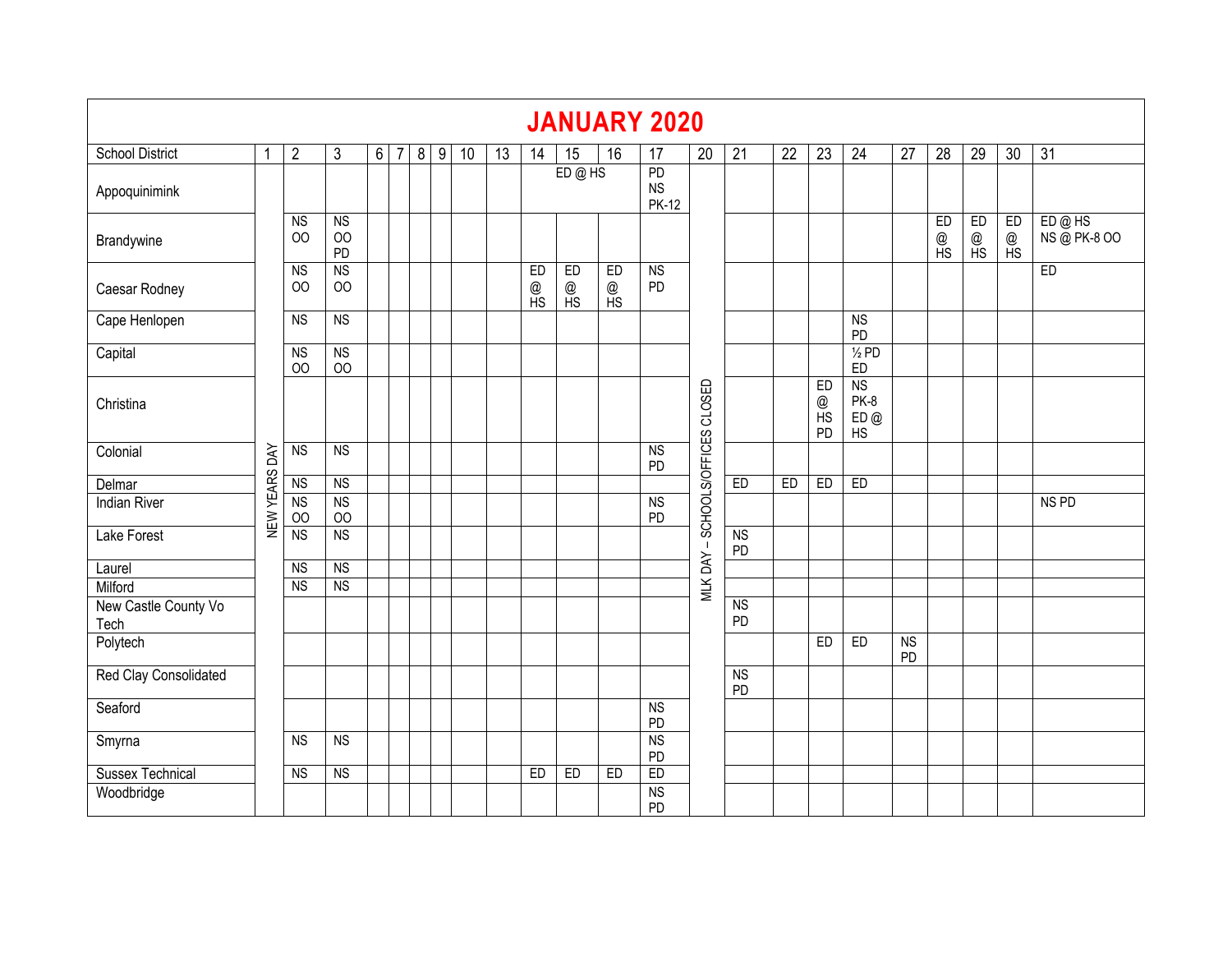|                              |                       |                              |   |   |   |                 |    |    |    | <b>FEBRUARY 2020</b>          |                          |    |    |    |          |    |    |          |          |             |
|------------------------------|-----------------------|------------------------------|---|---|---|-----------------|----|----|----|-------------------------------|--------------------------|----|----|----|----------|----|----|----------|----------|-------------|
| <b>School District</b>       | $\mathbf{3}$          | 4                            | 5 | 6 | 7 | 10 <sup>°</sup> | 11 | 12 | 13 | 14                            | 17                       | 18 | 19 | 20 | 21       | 24 | 25 | 26       | 27       | 28          |
| Appoquinimink                | N <sub>S</sub><br>PD  |                              |   |   |   |                 |    |    |    |                               |                          |    |    |    |          |    |    | HS<br>PC | HS<br>PC | ED<br>$K-5$ |
| Brandywine                   |                       |                              |   |   |   |                 |    |    |    | <b>NS</b><br>PK-8<br>PC<br>00 |                          |    |    |    |          |    |    |          |          |             |
| Caesar Rodney                | N <sub>S</sub><br>PD  |                              |   |   |   |                 |    |    |    |                               |                          |    |    |    |          |    |    |          |          |             |
| Cape Henlopen                |                       |                              |   |   |   |                 |    |    |    | $\overline{NS}$<br>PD         |                          |    |    |    |          |    |    |          |          |             |
| Capital                      |                       |                              |   |   |   |                 |    |    |    |                               |                          |    |    |    |          |    |    |          |          |             |
| Christina                    |                       |                              |   |   |   |                 |    |    |    | <b>NS</b><br>$_{\rm OO}$      | CLOSED                   |    |    |    |          |    |    |          |          |             |
| Colonial                     |                       |                              |   |   |   |                 |    |    |    | <b>NS</b><br>PD               |                          |    |    |    |          |    |    |          |          |             |
| Delmar                       | <b>NS</b><br>PD       |                              |   |   |   |                 |    |    |    |                               | SCHOOLS/OFFICES          |    |    |    |          |    |    |          |          |             |
| <b>Indian River</b>          |                       |                              |   |   |   |                 |    |    |    |                               |                          |    |    |    |          |    |    |          |          |             |
| <b>Lake Forest</b>           | <b>NS</b><br>PC       |                              |   |   |   |                 |    |    |    |                               |                          |    |    |    |          |    |    |          |          |             |
| Laurel                       | <b>NS</b><br>PD       |                              |   |   |   |                 |    |    |    |                               | $\overline{\phantom{a}}$ |    |    |    |          |    |    |          |          |             |
| Milford                      |                       |                              |   |   |   |                 |    |    |    |                               |                          |    |    |    |          |    |    |          |          |             |
| New Castle County Vo<br>Tech | NS<br>PD<br><b>WC</b> |                              |   |   |   |                 |    |    |    |                               | PRESIDENTS DAY           |    |    |    |          |    |    |          |          |             |
| Polytech                     |                       |                              |   |   |   |                 |    |    |    | <b>NS</b><br>PD1/2            |                          |    |    |    |          |    |    |          |          |             |
| Red Clay Consolidated        |                       |                              |   |   |   |                 |    |    |    | <b>NS</b><br>PC               |                          |    |    |    |          |    |    |          |          |             |
| Seaford                      |                       |                              |   |   |   |                 |    |    |    | <b>NS</b>                     |                          |    |    |    |          |    |    |          |          |             |
| Smyrna                       |                       | $\overline{\text{NS}}$<br>PD |   |   |   |                 |    |    |    |                               |                          |    |    |    | NS<br>PD |    |    |          |          |             |
| <b>Sussex Technical</b>      |                       |                              |   |   |   |                 |    |    |    | $\overline{NS}$<br>PD         |                          |    |    |    |          |    |    |          |          |             |
| Woodbridge                   | <b>NS</b><br>$PC$     |                              |   |   |   |                 |    |    |    |                               |                          |    |    |    |          |    |    |          |          |             |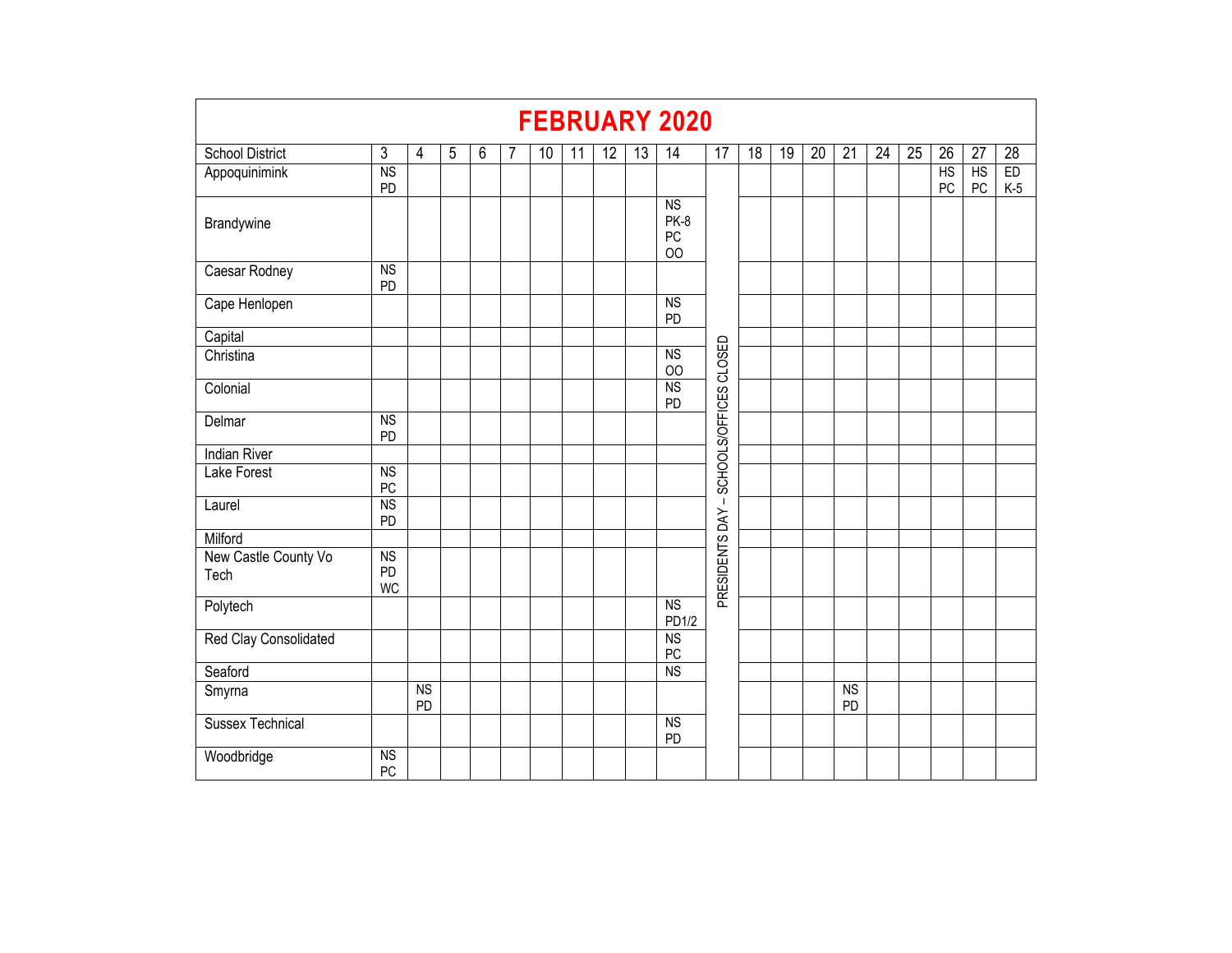|                                                                         |                |   |                                    |   |                                           |   |    |    |                 |                      | <b>MARCH 2020</b>    |    |            |                 |                            |                 |                 |                 |                 |                                         |                       |    |
|-------------------------------------------------------------------------|----------------|---|------------------------------------|---|-------------------------------------------|---|----|----|-----------------|----------------------|----------------------|----|------------|-----------------|----------------------------|-----------------|-----------------|-----------------|-----------------|-----------------------------------------|-----------------------|----|
| <b>School District</b>                                                  | $\overline{2}$ | 3 | $\overline{4}$                     | 5 | 6                                         | 9 | 10 | 11 | $\overline{12}$ | 13                   | 16                   | 17 | 18         | $\overline{19}$ | $\overline{20}$            | $\overline{23}$ | $\overline{24}$ | $\overline{25}$ | $\overline{26}$ | $\overline{27}$                         | 30                    | 31 |
| Appoquinimink                                                           |                |   |                                    |   |                                           |   |    |    |                 |                      |                      |    | NS PK-8 PC | <b>NS</b><br>00 |                            |                 |                 |                 |                 |                                         |                       |    |
| Brandywine                                                              |                |   |                                    |   |                                           |   |    |    |                 |                      |                      |    |            |                 |                            |                 |                 |                 |                 |                                         |                       |    |
| Caesar Rodney                                                           |                |   |                                    |   |                                           |   |    |    |                 |                      |                      |    |            |                 | N <sub>S</sub><br>PD       |                 |                 |                 |                 |                                         |                       |    |
| Cape Henlopen                                                           |                |   |                                    |   |                                           |   |    |    |                 | <b>NS</b><br>PD      |                      |    |            |                 |                            |                 |                 |                 |                 |                                         |                       |    |
| Capital                                                                 |                |   |                                    |   |                                           |   |    |    |                 | <b>NS</b><br>PD      |                      |    |            |                 |                            |                 |                 |                 |                 |                                         |                       |    |
| Christina                                                               |                |   |                                    |   |                                           |   |    |    |                 |                      |                      |    |            |                 | N <sub>S</sub><br>OO<br>PD |                 |                 |                 |                 | $\overline{NS}$<br>O <sub>O</sub><br>PD |                       |    |
| <b>NS</b><br>Colonial<br>$\overline{NS}$<br><b>NS</b><br>PD<br>PC<br>PC |                |   |                                    |   |                                           |   |    |    |                 |                      |                      |    |            |                 |                            |                 |                 |                 |                 |                                         |                       |    |
| Delmar                                                                  |                |   |                                    |   |                                           |   |    |    |                 |                      | N <sub>S</sub><br>PD |    |            |                 |                            |                 |                 |                 |                 |                                         |                       |    |
| <b>Indian River</b>                                                     |                |   |                                    |   |                                           |   |    |    |                 |                      |                      |    |            |                 | <b>NS</b><br>PD            |                 |                 |                 |                 |                                         |                       |    |
| <b>Lake Forest</b>                                                      |                |   |                                    |   |                                           |   |    |    |                 |                      |                      |    |            |                 |                            |                 |                 |                 |                 |                                         | N <sub>S</sub><br>PD  |    |
| Laurel                                                                  |                |   |                                    |   |                                           |   |    |    |                 |                      |                      |    |            |                 |                            |                 |                 |                 |                 |                                         | $\overline{NS}$       |    |
| Milford                                                                 |                |   |                                    |   |                                           |   |    |    |                 |                      |                      |    |            |                 |                            |                 |                 |                 |                 |                                         | $\overline{NS}$<br>PD |    |
| New Castle County Vo Tech                                               |                |   |                                    |   | $\overline{\text{NS}}$<br>PD<br><b>WC</b> |   |    |    |                 |                      |                      |    |            |                 |                            |                 |                 |                 |                 |                                         |                       |    |
| Polytech                                                                |                |   |                                    |   |                                           |   |    |    |                 |                      |                      |    |            |                 |                            |                 |                 |                 |                 |                                         |                       |    |
| Red Clay Consolidated                                                   |                |   |                                    |   |                                           |   |    |    |                 |                      |                      |    |            |                 |                            |                 |                 |                 |                 | $\overline{\text{NS}}$<br>PD            |                       |    |
| Seaford                                                                 |                |   |                                    |   |                                           |   |    |    |                 |                      |                      |    |            |                 |                            |                 |                 |                 |                 |                                         |                       |    |
| Smyrna                                                                  |                |   | N <sub>S</sub><br>12 <sup>th</sup> |   |                                           |   |    |    |                 |                      |                      |    |            |                 |                            |                 |                 |                 |                 | $\overline{NS}$<br>PD                   |                       |    |
| <b>Sussex Technical</b>                                                 |                |   |                                    |   |                                           |   |    |    |                 |                      |                      |    |            |                 |                            |                 |                 |                 |                 |                                         |                       |    |
| Woodbridge                                                              |                |   |                                    |   |                                           |   |    |    |                 | N <sub>S</sub><br>PD |                      |    |            |                 |                            |                 |                 |                 |                 | $\overline{NS}$<br>PD                   |                       |    |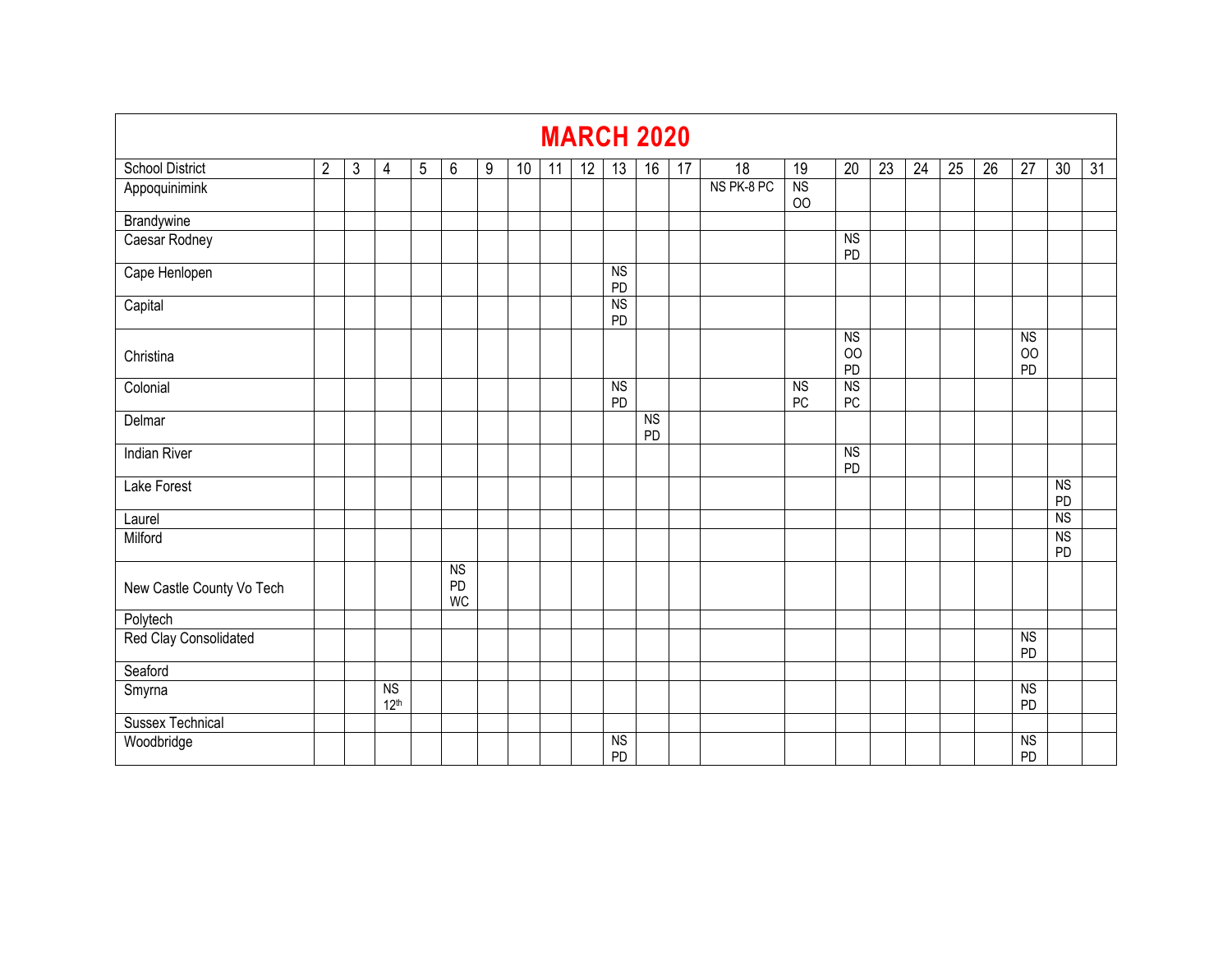|                           | <b>APRIL 2020</b> |                              |                                  |   |                               |   |   |                 |                             |                                   |                              |                               |                             |    |    |    |    |    |    |                                            |    |    |
|---------------------------|-------------------|------------------------------|----------------------------------|---|-------------------------------|---|---|-----------------|-----------------------------|-----------------------------------|------------------------------|-------------------------------|-----------------------------|----|----|----|----|----|----|--------------------------------------------|----|----|
| <b>School District</b>    | í                 | 2                            | 3                                | 6 | $\overline{7}$                | 8 | 9 | 10              | 13                          | 14                                | 15                           | 16                            | 17                          | 20 | 21 | 22 | 23 | 24 | 27 | $\overline{28}$                            | 29 | 30 |
| Appoquinimink             |                   |                              |                                  |   | <b>NS</b><br>GR <sub>12</sub> |   |   |                 |                             |                                   |                              |                               |                             |    |    |    |    |    |    | <b>PD PK-12</b>                            |    |    |
| Brandywine                |                   | <b>NS</b><br><b>PK</b><br>PD | <b>NS</b><br>PD                  |   |                               |   |   |                 | <b>NS</b><br>OO             | <b>NS</b><br>OO                   | <b>NS</b><br>00              | <b>NS</b><br>OO               | <b>NS</b><br>O <sub>O</sub> |    |    |    |    |    |    | NS OO PD                                   |    |    |
| Caesar Rodney             |                   |                              | ED                               |   |                               |   |   |                 | <b>NS</b><br>O <sub>O</sub> | <b>NS</b><br>O <sub>O</sub>       | <b>NS</b><br>00              | <b>NS</b><br>OO               | <b>NS</b><br>00             |    |    |    |    |    |    | NS <sub>PD</sub>                           |    |    |
| Cape Henlopen             |                   |                              |                                  |   |                               |   |   |                 | <b>NS</b>                   | $\overline{NS}$                   | N <sub>S</sub>               | N <sub>S</sub>                | $\overline{\text{NS}}$      |    |    |    |    |    |    | NS PD                                      |    |    |
| Capital                   |                   |                              | $\frac{1}{2}$<br>PD<br><b>NS</b> |   |                               |   |   | CLOSED          | <b>NS</b><br>OO             | <b>NS</b><br>00                   | <b>NS</b><br>00              | <b>NS</b><br>OO               | <b>NS</b><br>00             |    |    |    |    |    |    | PRES.<br><b>PRIMARY</b><br>PD<br><b>NS</b> |    |    |
| Christina                 |                   |                              |                                  |   |                               |   |   | SCHOOLS/OFFICES | N <sub>S</sub>              | N <sub>S</sub><br>O <sub>O</sub>  | <b>NS</b><br>00              | <b>NS</b><br>$_{\rm OO}$      | <b>NS</b><br>00             |    |    |    |    |    |    | NS OO PD                                   |    |    |
| Colonial                  |                   |                              |                                  |   |                               |   |   |                 | N <sub>S</sub><br>00        | $\overline{NS}$<br>O <sub>O</sub> | $\overline{\text{NS}}$<br>00 | N <sub>S</sub><br>00          | <b>NS</b><br>00             |    |    |    |    |    |    | NS <sub>PD</sub>                           |    |    |
| Delmar                    |                   |                              |                                  |   |                               |   |   |                 | <b>NS</b>                   | <b>NS</b>                         | <b>NS</b>                    | <b>NS</b>                     | <b>NS</b>                   |    |    |    |    |    |    | <b>NS</b>                                  |    |    |
| <b>Indian River</b>       |                   |                              | <b>NS</b><br><b>PD</b>           |   |                               |   |   |                 | <b>NS</b>                   | N <sub>S</sub>                    | <b>NS</b>                    | <b>NS</b>                     | $\overline{\text{NS}}$      |    |    |    |    |    |    | NS <sub>PD</sub>                           |    |    |
| Lake Forest               |                   |                              |                                  |   |                               |   |   | FRIDAY          | <b>NS</b>                   | <b>NS</b>                         | <b>NS</b>                    | <b>NS</b>                     | <b>NS</b>                   |    |    |    |    |    |    | NS <sub>PD</sub>                           |    |    |
| Laurel                    |                   |                              |                                  |   |                               |   |   |                 | <b>NS</b>                   | $\overline{NS}$                   | N <sub>S</sub>               | N <sub>S</sub>                | <b>NS</b>                   |    |    |    |    |    |    | NS <sub>PD</sub>                           |    |    |
| Milford                   |                   |                              |                                  |   |                               |   |   | GOOD            | <b>NS</b>                   | <b>NS</b>                         | N <sub>S</sub>               | N <sub>S</sub>                | <b>NS</b>                   |    |    |    |    |    |    | NS <sub>PD</sub>                           |    |    |
| New Castle County Vo Tech |                   |                              |                                  |   |                               |   |   |                 | <b>NS</b>                   | $\overline{NS}$                   | <b>NS</b>                    | N <sub>S</sub>                | $\overline{\text{NS}}$      |    |    |    |    |    |    | NS <sub>PD</sub>                           |    |    |
| Polytech                  |                   |                              |                                  |   |                               |   |   |                 | <b>NS</b>                   | N <sub>S</sub>                    | <b>NS</b>                    | <b>NS</b>                     | $\overline{\text{NS}}$      |    |    |    |    |    |    | NS <sub>PD</sub>                           |    |    |
| Red Clay Consolidated     |                   |                              |                                  |   |                               |   |   |                 | <b>NS</b>                   | <b>NS</b><br>00                   | <b>NS</b><br>00              | N <sub>S</sub><br>$_{\rm OO}$ | <b>NS</b><br>00             |    |    |    |    |    |    | NS <sub>PD</sub>                           |    |    |
| Seaford                   |                   |                              |                                  |   |                               |   |   |                 | <b>NS</b>                   | <b>NS</b>                         | <b>NS</b>                    | <b>NS</b>                     | <b>NS</b>                   |    |    |    |    |    |    | NS <sub>PD</sub>                           |    |    |
| Smyrna                    |                   |                              |                                  |   |                               |   |   |                 | <b>NS</b>                   | <b>NS</b>                         | <b>NS</b>                    | <b>NS</b>                     | <b>NS</b>                   |    |    |    |    |    |    | NS <sub>PD</sub>                           |    |    |
| <b>Sussex Technical</b>   |                   |                              |                                  |   |                               |   |   |                 | <b>NS</b>                   | <b>NS</b>                         | <b>NS</b>                    | <b>NS</b>                     | <b>NS</b>                   |    |    |    |    |    |    | NS <sub>PD</sub>                           |    |    |
| Woodbridge                |                   |                              |                                  |   |                               |   |   |                 | <b>NS</b>                   | $\overline{\text{NS}}$            | <b>NS</b>                    | <b>NS</b>                     | <b>NS</b>                   |    |    |    |    |    |    | NS <sub>PD</sub>                           |    |    |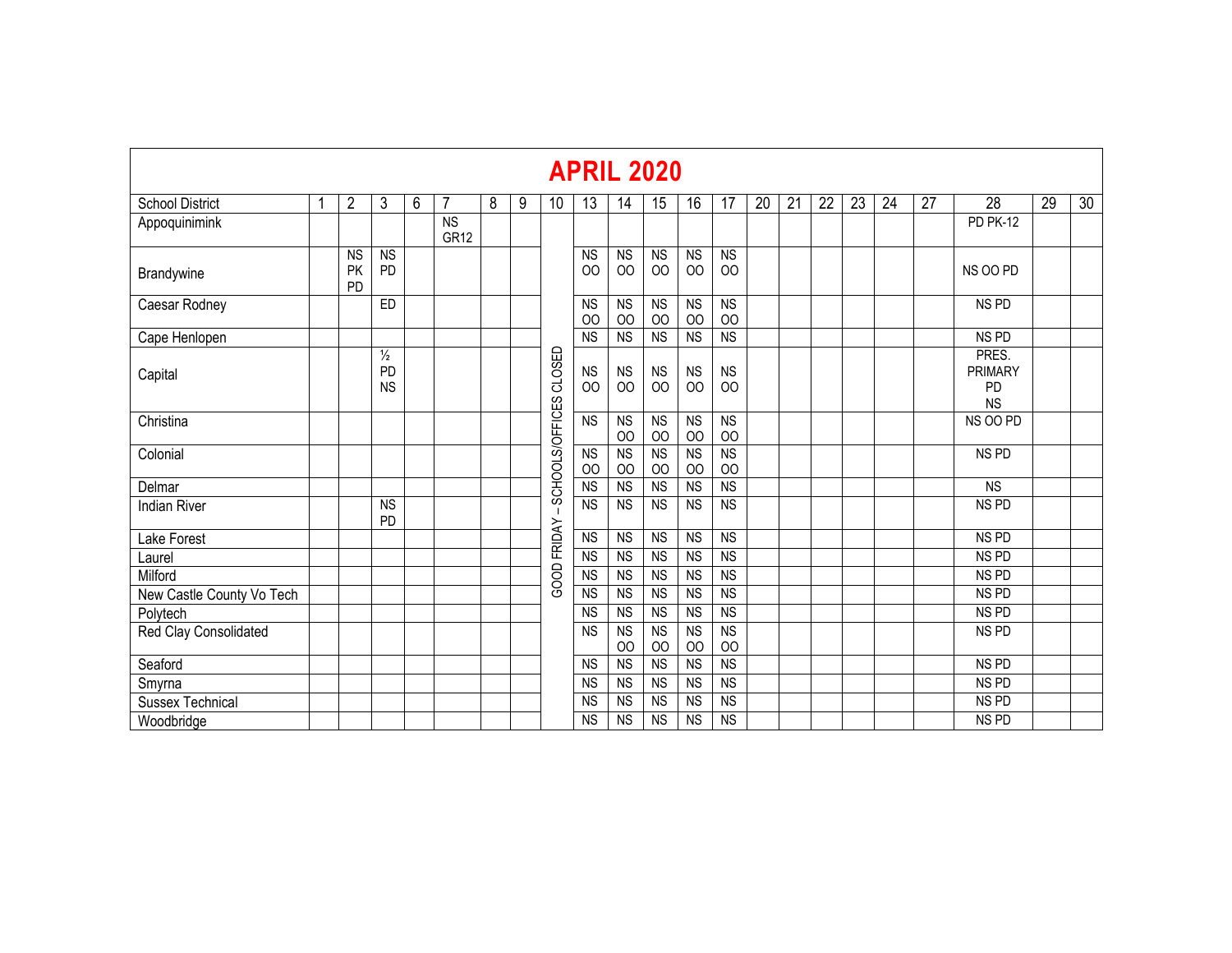|                           | <b>MAY 2020</b> |                                          |            |   |   |   |    |    |    |    |                              |    |    |          |                 |                                |                        |                 |                 |          |                 |
|---------------------------|-----------------|------------------------------------------|------------|---|---|---|----|----|----|----|------------------------------|----|----|----------|-----------------|--------------------------------|------------------------|-----------------|-----------------|----------|-----------------|
| <b>School District</b>    | 1               | $\overline{4}$                           | $\sqrt{5}$ | 6 | 7 | 8 | 11 | 12 | 13 | 14 | 15                           | 18 | 19 | 20       | $\overline{21}$ | $\overline{22}$                | $\overline{25}$        | $\overline{26}$ | $\overline{27}$ | 28       | $\overline{29}$ |
| Appoquinimink             |                 |                                          |            |   |   |   |    |    |    |    |                              |    |    |          |                 |                                |                        |                 |                 |          |                 |
| Brandywine                |                 | $\overline{\text{NS}}$<br>PK-<br>5<br>PC |            |   |   |   |    |    |    |    |                              |    |    | ED<br>12 | ED<br>12        | ED<br>12                       |                        | ED<br>12        |                 |          |                 |
| Caesar Rodney             |                 |                                          |            |   |   |   |    |    |    |    |                              |    |    |          |                 | <b>NS</b><br>OO<br><b>WC</b>   |                        |                 |                 |          |                 |
| Cape Henlopen             |                 |                                          |            |   |   |   |    |    |    |    |                              |    |    |          | ED<br>12        | <b>NS</b><br>PD                |                        | ED<br>12        | ED<br>12        | ED<br>12 |                 |
| Capital                   | ED<br>ES        |                                          |            |   |   |   |    |    |    |    |                              |    |    |          |                 |                                | SCHOOLS/OFFICES CLOSED |                 |                 |          |                 |
| Christina                 |                 |                                          |            |   |   |   |    |    |    |    |                              |    |    |          |                 |                                |                        |                 |                 |          |                 |
| Colonial                  |                 |                                          |            |   |   |   |    |    |    |    |                              |    |    |          |                 | <b>NS</b><br>PD                |                        |                 |                 |          |                 |
| Delmar                    |                 |                                          |            |   |   |   |    |    |    |    |                              |    |    |          |                 |                                |                        |                 |                 |          |                 |
| <b>Indian River</b>       |                 |                                          |            |   |   |   |    |    |    |    |                              |    |    |          |                 |                                |                        |                 |                 |          |                 |
| Lake Forest               |                 |                                          |            |   |   |   |    |    |    |    |                              |    |    |          |                 |                                | $\mathbf{I}$           |                 |                 |          |                 |
| Laurel                    |                 |                                          |            |   |   |   |    |    |    |    |                              |    |    |          |                 | $\overline{\text{NS}}$<br>PC   | <b>MEMORIAL DAY</b>    |                 |                 |          |                 |
| Milford                   |                 |                                          |            |   |   |   |    |    |    |    |                              |    |    |          |                 |                                |                        |                 |                 |          |                 |
| New Castle County Vo Tech |                 |                                          |            |   |   |   |    |    |    |    |                              |    |    |          |                 |                                |                        |                 |                 |          |                 |
| Polytech                  |                 |                                          |            |   |   |   |    |    |    |    |                              |    |    |          |                 |                                |                        |                 |                 |          |                 |
| Red Clay Consolidated     |                 |                                          |            |   |   |   |    |    |    |    |                              |    |    |          |                 |                                |                        |                 |                 |          |                 |
| Seaford                   |                 |                                          |            |   |   |   |    |    |    |    |                              |    |    |          |                 |                                |                        |                 |                 |          |                 |
| Smyrna                    |                 |                                          |            |   |   |   |    |    |    |    |                              |    |    |          |                 | <b>NS</b><br>PD                |                        |                 |                 |          |                 |
| <b>Sussex Technical</b>   |                 |                                          |            |   |   |   |    |    |    |    |                              |    |    |          |                 |                                |                        |                 |                 |          |                 |
| Woodbridge                |                 |                                          |            |   |   |   |    |    |    |    | $\overline{NS}$<br>PK-<br>11 |    |    |          |                 | <b>LPD</b><br>12 <sup>th</sup> |                        |                 |                 |          |                 |